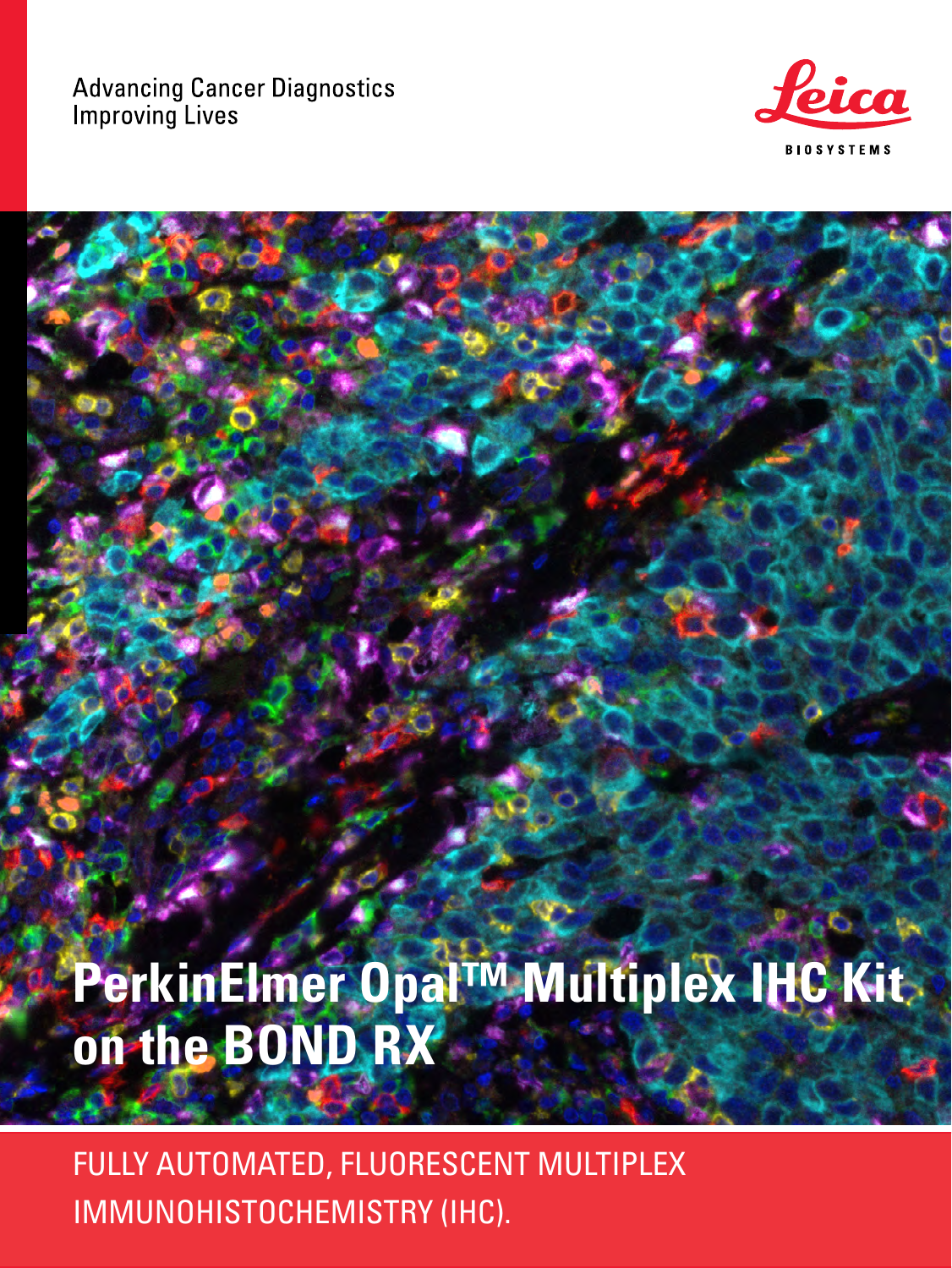*Breast cancer tissue stained on the BOND RX with Opal Multiplex Automation IHC Detection Kits. Cytokeratin (blue), CD68 (purple), CD20 (red), CD8 (yellow), CD4 (green), FoxP3 (orange).*



# THE IDEAL BALANCE » Open detection/reagents » Custom protocols **FREEDOM AND FLEXIBILITY**

### **RESEARCH USE ONLY. NOT FOR USE IN DIAGNOSTIC PROCEDURES.**



# **MAKE "WALK-AWAY" MULTIPLEX STAINING A REALITY**

# Expand your Research Horizons **Experience Openness and Automation like Never Before**

Deepen your understanding of cell-to-cell interactions within tumors and their microenvironments. Multiplexing provides the ability to visualize cancer biology through the detection of multiple biomarkers on a single slide.

Previously a time intensive process, experience unbridled speed and consistency that comes from a fully integrated, fully automated solution.

- » Simultaneously visualize up to six tissue biomarkers plus a nuclear counterstain
- » Use the best primary antibodies, regardless of species with no crosstalk
- » Retain spatial cellular context that is lost when using other methods
- » Get more information from scarce samples
- » Editable protocol is easily optimized to meet your specific needs







## ACHIEVE YOUR GOALS FASTER

Produce up to 30 beautiful, seven-color immunofluorescence slides in about 14 hours without intervention. Use the BOND RX to get your results sooner, easier and with less labor time.

## HAVE CONFIDENCE IN YOUR RESULTS

Utilizing our unique Covertile Technology, the BOND RX boasts highly specific and sensitive staining, coupled with the run-to-run consistency researchers demand.

# ENTRUST YOUR WORK TO A TRULY OPEN SYSTEM

The BOND RX research platform allows you to specify the test parameters of your choosing. Work with a system that enables you to achieve your research goals through speed, flexibility and consistency.